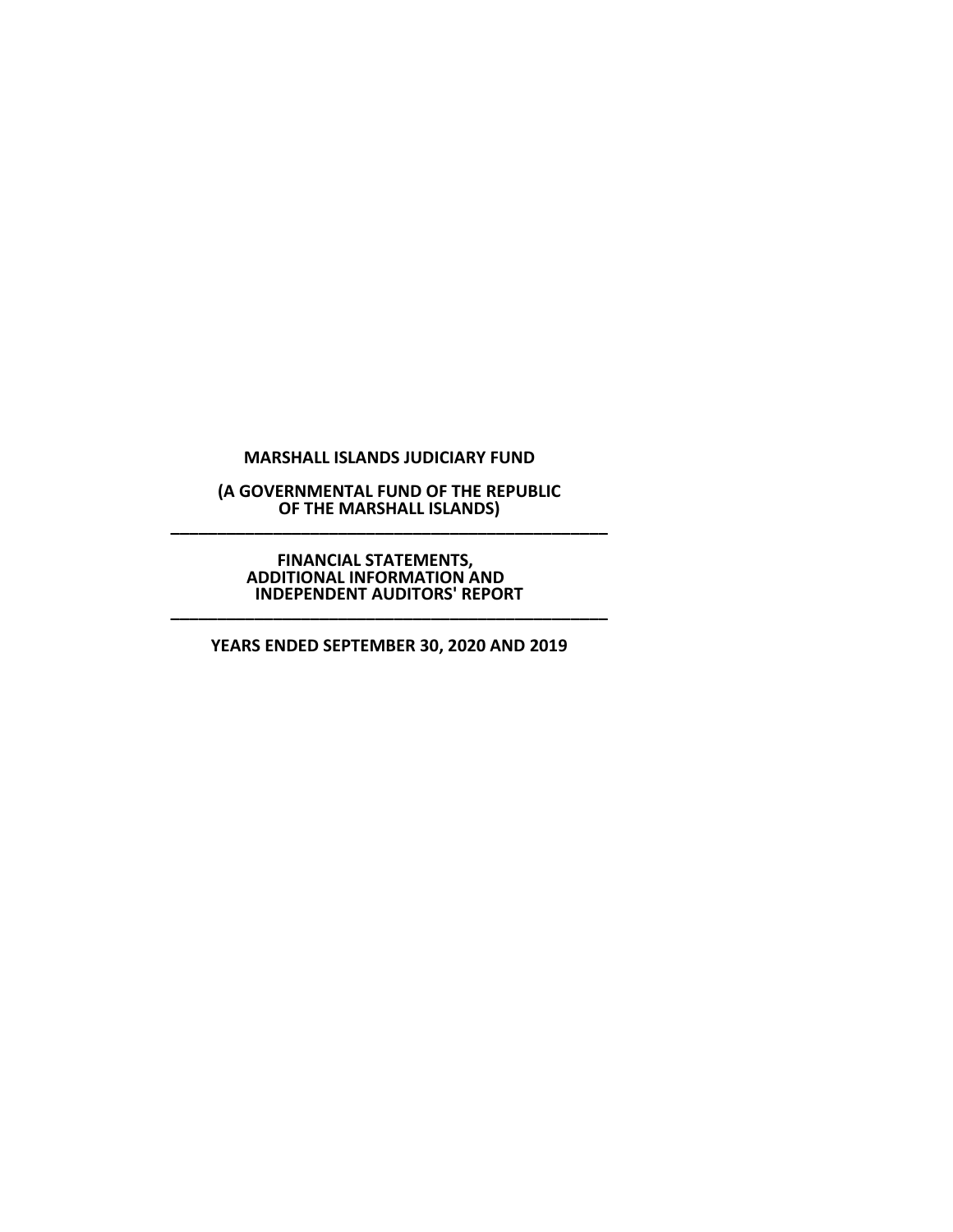#### Years Ended September 30, 2020 and 2019 Table of Contents

|      |                                                                                                                                                                                                                                    | Page No. |
|------|------------------------------------------------------------------------------------------------------------------------------------------------------------------------------------------------------------------------------------|----------|
| I.   | <b>INDEPENDENT AUDITORS' REPORT</b>                                                                                                                                                                                                | 1        |
| ΙΙ.  | <b>FINANCIAL STATEMENTS:</b>                                                                                                                                                                                                       |          |
|      | <b>Balance Sheets</b>                                                                                                                                                                                                              | 3        |
|      | Statements of Revenues, Expenditures and Changes in Fund Balance                                                                                                                                                                   | 4        |
|      | <b>Notes to Financial Statements</b>                                                                                                                                                                                               | 5        |
| III. | OTHER SUPPLEMENTARY INFORMATION:                                                                                                                                                                                                   |          |
|      | <b>Combining Balance Sheet</b>                                                                                                                                                                                                     | 12       |
|      | Combining Statement of Revenues, Expenditures and Changes in<br><b>Fund Balance</b>                                                                                                                                                | 13       |
| IV.  | INDEPENDENT AUDITORS' REPORT ON COMPLIANCE WITH<br><b>LAWS AND REGULATIONS</b>                                                                                                                                                     |          |
|      | Independent Auditors' Report on Internal Control Over Financial<br>Reporting and on Compliance and Other Matters Based on an Audit<br>of Financial Statements Performed in Accordance With Government<br><b>Auditing Standards</b> | 14       |
|      | Unresolved Prior Year Findings                                                                                                                                                                                                     | 16       |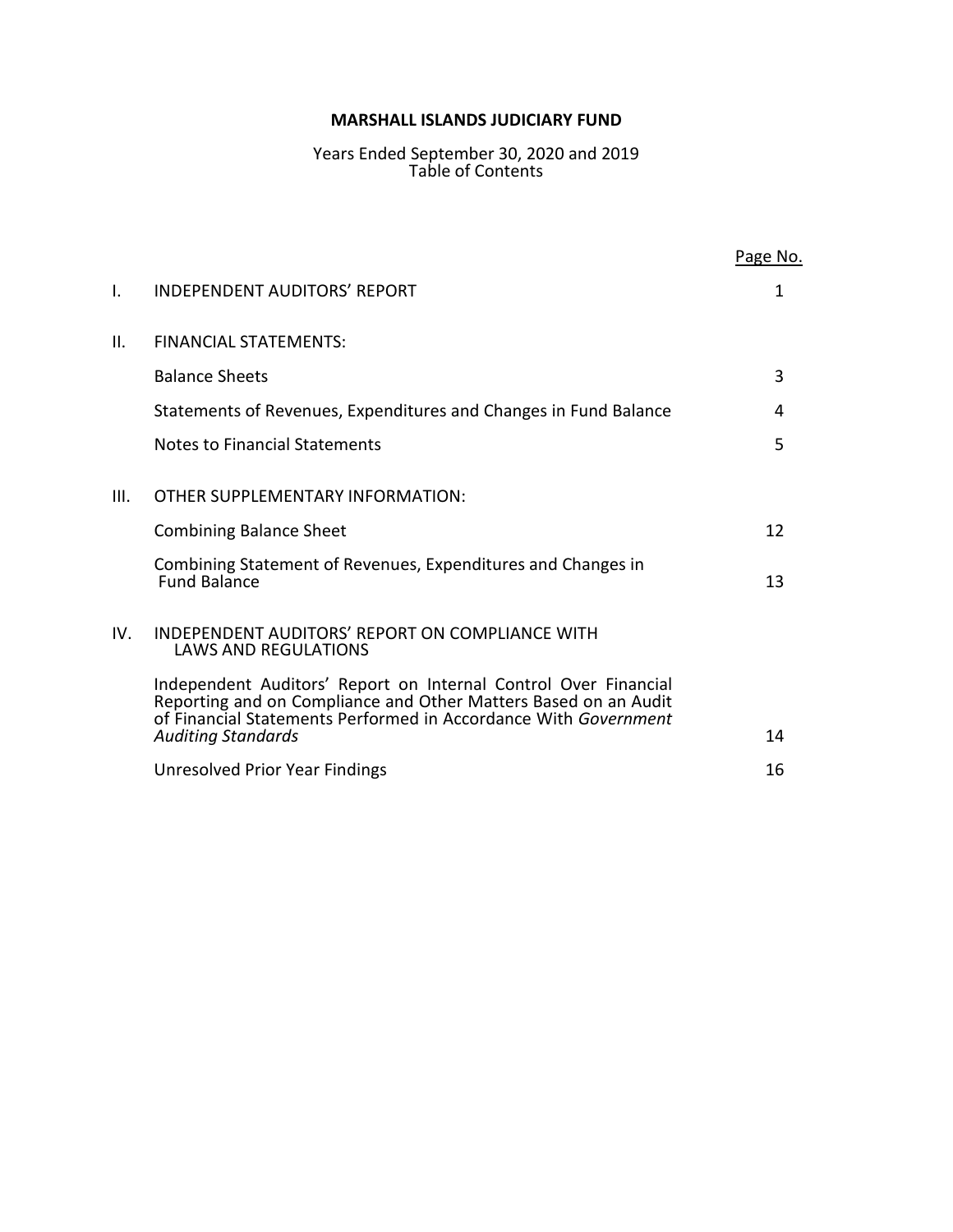# Deloitte.

Deloitte & Touche LLP 361 South Marine Corps Drive Tamuning, GU 96913-3973 USA

Tel: +1 (671) 646-3884 Fax: +1 (671) 649-4265

www.deloitte.com

#### **INDEPENDENT AUDITORS' REPORT**

Honorable Carl B. Ingram Chief Justice of the High Court Republic of the Marshall Islands:

#### **Report on the Financial Statements**

We have audited the accompanying financial statements of the Marshall Islands Judiciary Fund (the Judiciary Fund), a governmental fund of the Republic of the Marshall Islands, which comprise the balance sheets as of September 30, 2020 and 2019, and the related statements of revenues, expenditures, and changes in fund balance for the years then ended, and the related notes to the financial statements.

#### *Management's Responsibility for the Financial Statements*

Management is responsible for the preparation and fair presentation of these financial statements in accordance with accounting principles generally accepted in the United States of America; this includes the design, implementation, and maintenance of internal control relevant to the preparation and fair presentation of financial statements that are free from material misstatement, whether due to fraud or error.

#### *Auditors' Responsibility*

Our responsibility is to express an opinion on these financial statements based on our audits. We conducted our audits in accordance with auditing standards generally accepted in the United States of America and the standards applicable to financial audits contained in *Government Auditing Standards,* issued by the Comptroller General of the United States. Those standards require that we plan and perform the audit to obtain reasonable assurance about whether the financial statements are free from material misstatement.

An audit involves performing procedures to obtain audit evidence about the amounts and disclosures in the financial statements. The procedures selected depend on the auditor's judgment, including the assessment of the risks of material misstatement of the financial statements, whether due to fraud or error. In making those risk assessments, the auditor considers internal control relevant to the entity's preparation and fair presentation of the financial statements in order to design audit procedures that are appropriate in the circumstances, but not for the purpose of expressing an opinion on the effectiveness of the entity's internal control. Accordingly, we express no such opinion. An audit also includes evaluating the appropriateness of accounting policies used and the reasonableness of significant accounting estimates made by management, as well as evaluating the overall presentation of the financial statements.

We believe that the audit evidence we have obtained is sufficient and appropriate to provide a basis for our audit opinion.

#### *Opinion*

In our opinion, the financial statements referred to above present fairly, in all material respects, the financial position of the Judiciary Fund as of September 30, 2020 and 2019, and the results of its operations for the years then ended in accordance with accounting principles generally accepted in the United States of America.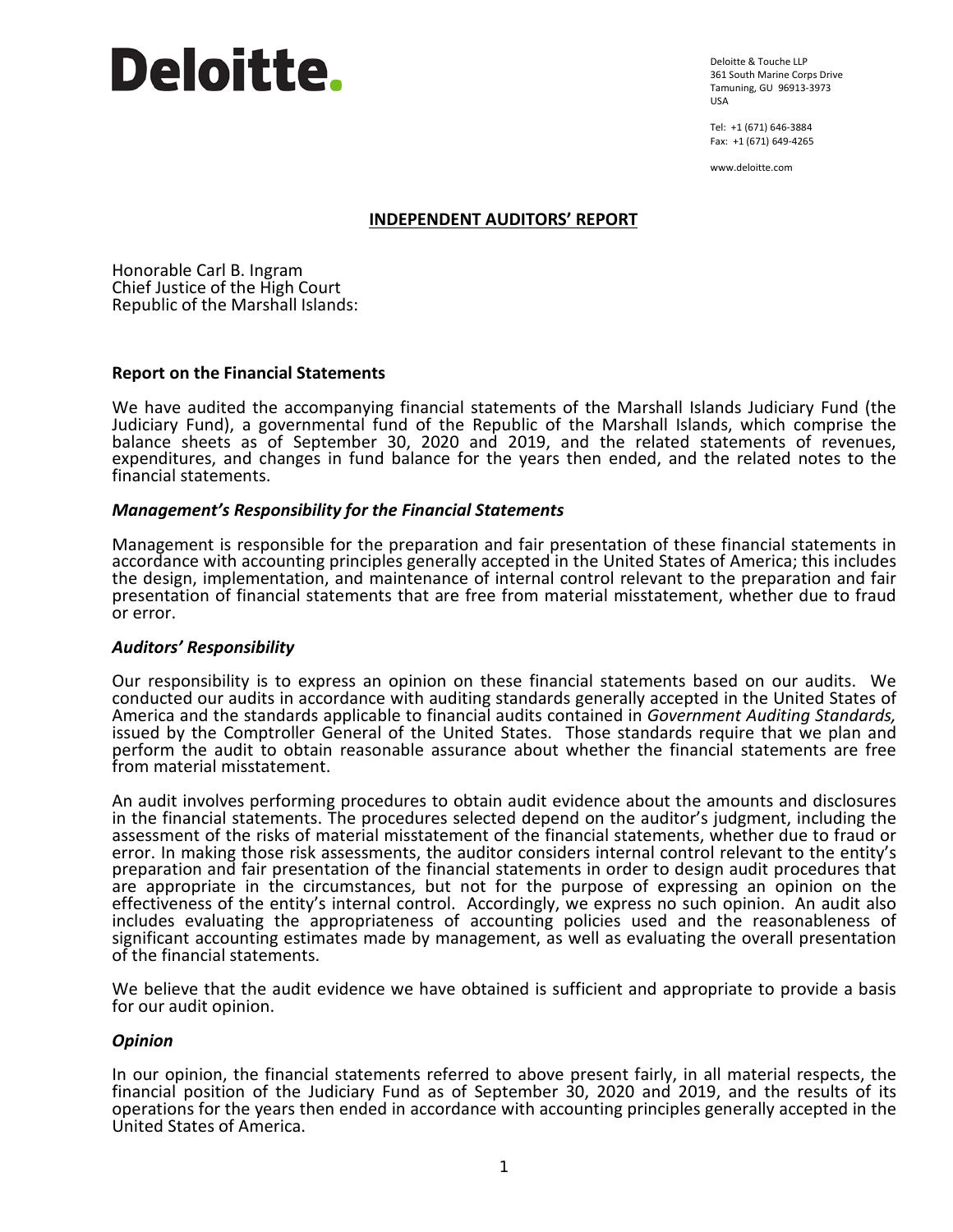# Deloitte.

### *Emphasis-of-Matters*

#### *Reporting Entity*

As discussed in Note 1 to the financial statements, the financial statements referred to above present only the Judiciary Fund and are not intended to present fairly the financial position and results of operations of the Republic of the Marshall Islands in conformity with accounting principles generally accepted in the United States of America. Our opinion is not modified with respect to this matter.

#### *COVID-19*

As discussed in Note 6 to the financial statements, the Judiciary Fund has determined that the COVID- 19 pandemic may negatively impact its operations. The Judiciary Fund is unable to reasonably estimate its ultimate financial impact. Our opinion is not modified with respect to this matter.

#### *Other Matters*

#### *Required Supplementary Information:*

Management has omitted the Management's Discussion and Analysis that accounting principles generally accepted in the United States of America requires to be presented to supplement the basic financial statements. Such missing information, although not a part of the basic financial statements, is required by the Governmental Accounting Standards Board who considers it to be an essential part of financial reporting for placing the basic financial statements in an appropriate operational, economic, or historical context. Our opinion on the basic financial statements is not affected by this missing information.

#### *Other Information*

Our audit was conducted for the purpose of forming an opinion on the financial statements as a whole. The Other Supplementary Information on pages 12 and 13 is presented for purposes of additional analysis and is not a required part of the financial statements. This information is the responsibility of management and was derived from and relates directly to the underlying accounting and other records used to prepare the financial statements. Such information has been subjected to the auditing procedures applied in the audit of the financial statements and certain additional procedures, including comparing and reconciling such information directly to the underlying accounting and other records used to prepare the financial statements or to the financial statements themselves, and other additional procedures in accordance with auditing standards generally accepted in the United States of America. In our opinion, the Other Supplementary Information on pages 12 and 13 is fairly stated, in all material respects, in relation to the financial statements as a whole.

#### **Other Reporting Required by** *Government Auditing Standards*

In accordance with *Government Auditing Standards*, we have also issued our report dated August 2, 2021, on our consideration of the Judiciary Fund's internal control over financial reporting and on our tests of its compliance with certain provisions of laws, regulations, contracts, and grant agreements and other matters. The purpose of that report is solely to describe the scope of our testing of internal control over financial reporting and compliance and the results of that testing, and not to provide an opinion on the effectiveness of the Judiciary Fund's internal control over financing reporting or on compliance. That report is an integral part of an audit performed in accordance with *Government Auditing Standards* in considering the Judiciary Fund's internal control over financial reporting and compliance.

eloite Nachell

August 2, 2021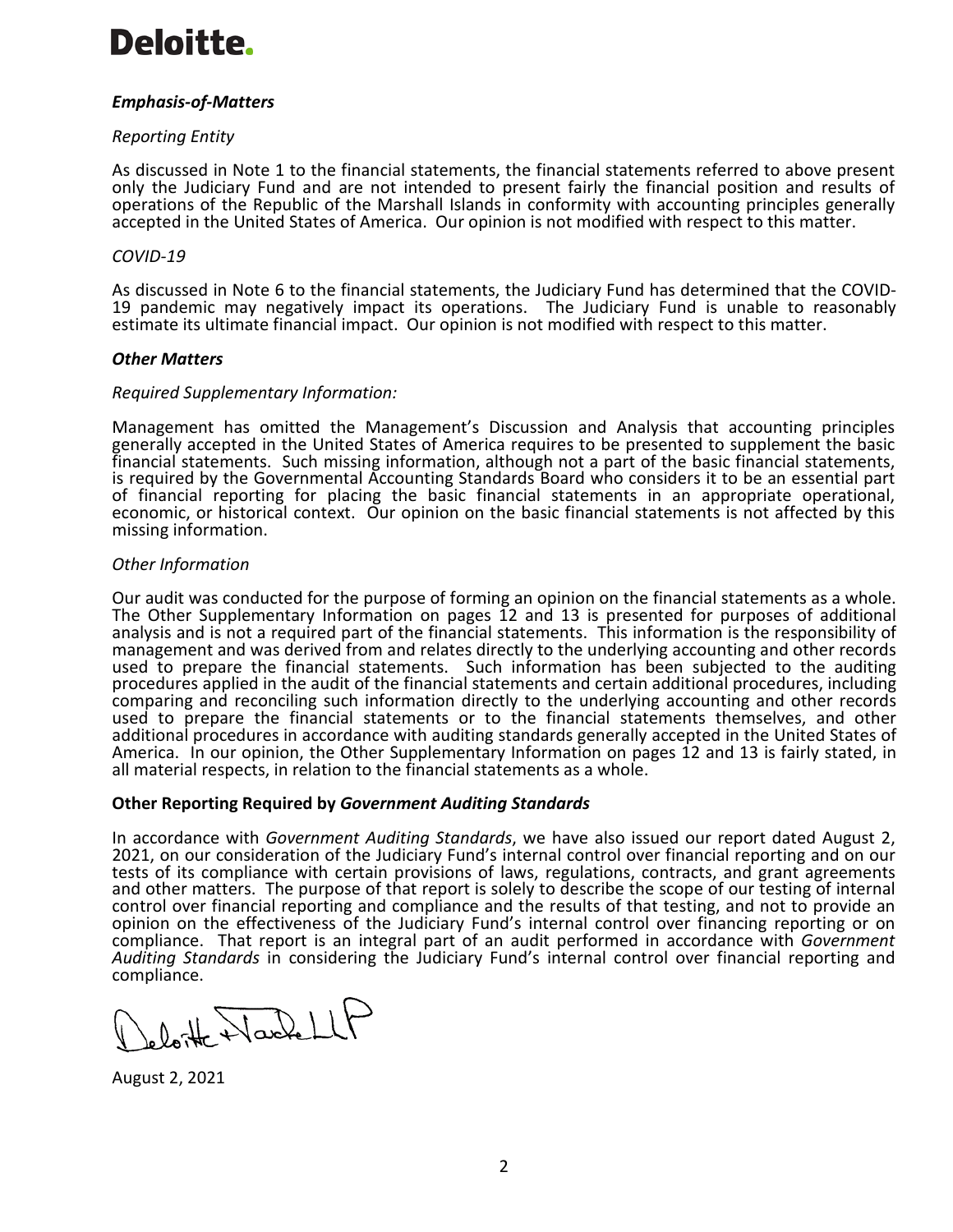# Balance Sheets September 30, 2020 and 2019

|                                                                                                                                  | 2020                                         | 2019                                |
|----------------------------------------------------------------------------------------------------------------------------------|----------------------------------------------|-------------------------------------|
| <b>ASSETS</b>                                                                                                                    |                                              |                                     |
| Cash<br>Time certificates of deposit<br>Accounts receivable                                                                      | \$<br>204,769 \$<br>397,032<br>3,689         | 530,445<br>17,452                   |
| <b>Total assets</b>                                                                                                              | \$<br>605,490 \$                             | 547,897                             |
| <b>LIABILITIES AND FUND BALANCE</b>                                                                                              |                                              |                                     |
| Liabilities:<br>Unearned revenue<br>Provision for legal assistance<br>Other liabilities and accruals<br><b>Total liabilities</b> | \$<br>$2,000$ \$<br>2,235<br>7,511<br>11,746 | 5,350<br>25,865<br>18,392<br>49,607 |
| Contingencies                                                                                                                    |                                              |                                     |
| Fund balance:<br>Committed:<br>Judicial operations<br>Legal aid                                                                  | 259,684<br>334,060                           | 229,051<br>269,239                  |
| <b>Total fund balance</b>                                                                                                        | 593,744                                      | 498,290                             |
| Total liabilities and fund balance                                                                                               | \$<br>605,490 \$                             | 547,897                             |
|                                                                                                                                  |                                              |                                     |

See accompanying notes to financial statements.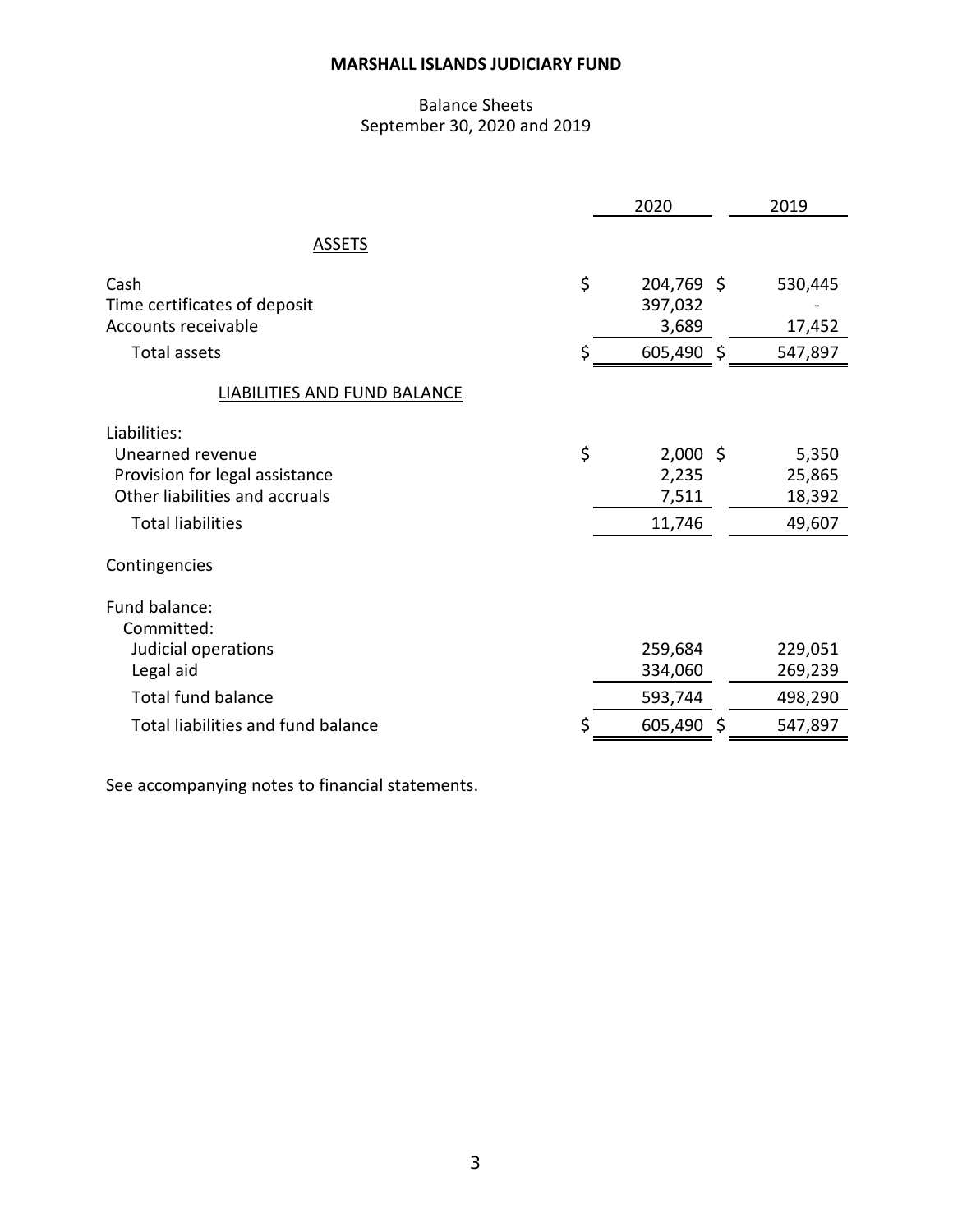## Statements of Revenues, Expenditures, and Changes in Fund Balance Years Ended September 30, 2020 and 2019

|                                           | 2020                 | 2019          |
|-------------------------------------------|----------------------|---------------|
| Revenues:                                 |                      |               |
| Nitijela appropriation                    | \$<br>$1,027,664$ \$ | 1,018,463     |
| Court fines and fees                      | 99,329               | 114,910       |
| Interest                                  | 5,622                | 2,522         |
| Other                                     | 48,613               | 16,367        |
| <b>Total revenues</b>                     | 1,181,228            | 1,152,262     |
| Expenditures:                             |                      |               |
| Salaries, wages and benefits              | 698,419              | 694,451       |
| Capital outlay                            | 73,229               |               |
| Leased housing                            | 72,000               | 71,250        |
| Communications                            | 59,205               | 46,629        |
| Supplies and materials                    | 57,633               | 76,144        |
| <b>Utilities</b>                          | 37,347               | 39,915        |
| <b>Travel</b>                             | 26,441               | 65,350        |
| <b>Professional services</b>              | 19,443               | 25,271        |
| Repairs and maintenance                   | 11,526               | 12,082        |
| POL                                       | 10,746               | 12,736        |
| Legal aid services                        | 7,346                | 61,972        |
| Insurance                                 | 4,419                | 4,861         |
| Subscriptions                             | 3,096                | 1,592         |
| Rentals                                   | 2,167                | 5,716         |
| Food stuff                                | 745                  | 5,263         |
| Freight                                   | 173                  | 1,009         |
| <b>Training</b>                           |                      | 1,920         |
| Miscellaneous                             | 1,839                | 289           |
| Total expenditures                        | 1,085,774            | 1,126,450     |
| Net change in fund balance                | 95,454               | 25,812        |
| Fund balance at the beginning of the year | 498,290              | 472,478       |
| Fund balance at the end of the year       | \$<br>593,744        | \$<br>498,290 |

See accompanying notes to financial statements.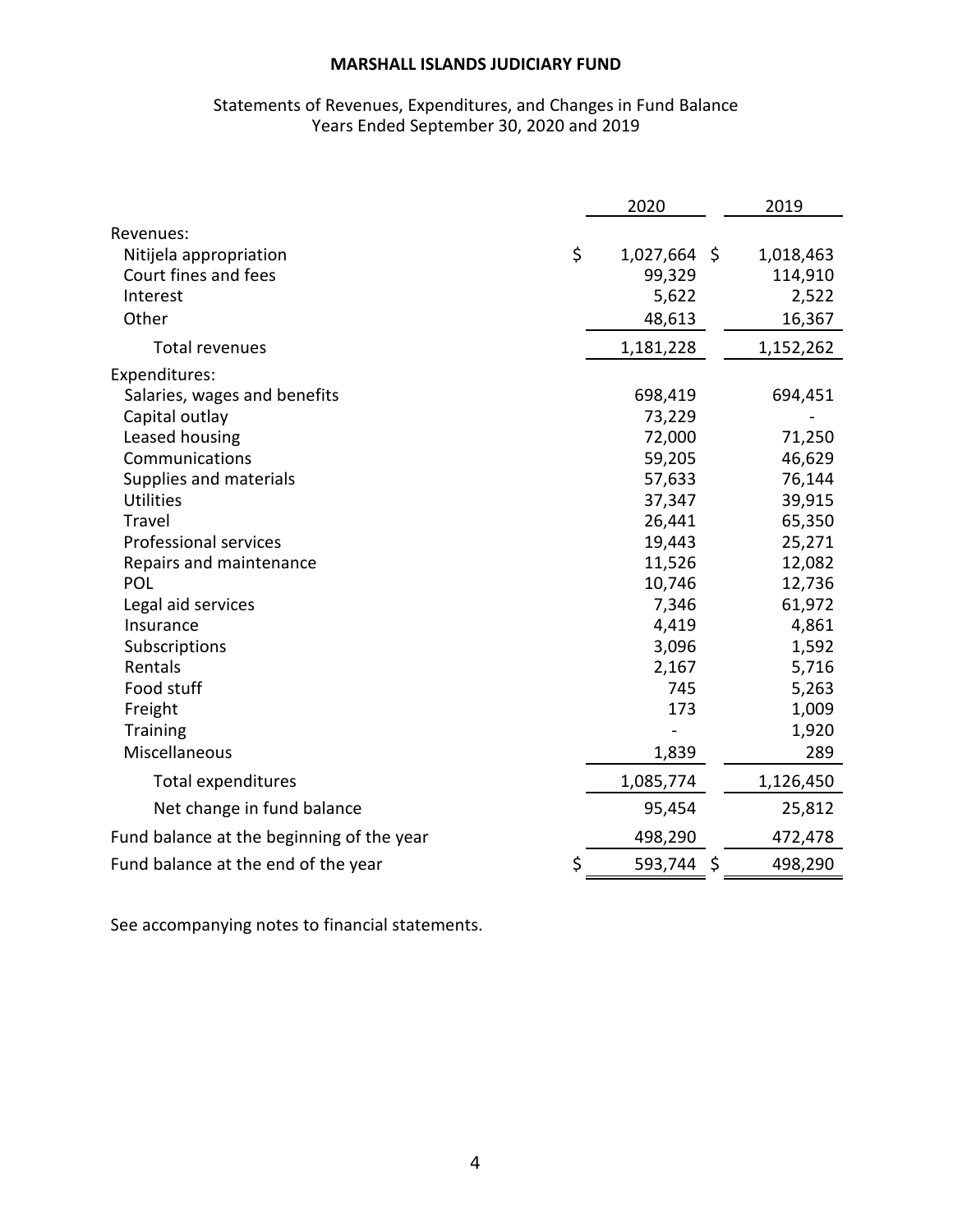Notes to Financial Statements September 30, 2020 and 2019

#### (1) Organization

The Marshall Islands Constitution vests the country's judicial power in an independent judiciary. The Marshall Islands Judiciary (the Judiciary) includes the Supreme Court, High Court, Traditional Rights Court, District Court, and community courts as well as a judicial service commission and court staff. The Judiciary officially commenced operations on March 3, 1982, assuming judicial functions in the Marshall Islands that had been discharged by the Trust Territory of the Pacific Islands courts.

The Marshall Islands Judiciary Fund (the Judiciary Fund), a governmental fund of the Republic of the Marshall Islands (RepMar), was established pursuant to the Judiciary Fund Act of 1989, as amended. The objective of the Judiciary Fund is to establish a more efficient means for administration of funds received by the Judiciary and for related purposes. The Judiciary Fund is primarily funded through operational appropriations from the Nitijela (the RepMar Legislature).

The Chief Justice of the High Court and the Clerk of the Courts acting together are responsible for opening and maintaining bank accounts as is necessary for the efficient operation of the Judiciary and for setting policy, strategy and financial guidelines for the day-to-day operations of the Judiciary.

The accompanying financial statements relate solely to those accounting records maintained by the Judiciary, and do not incorporate any accounts related to any other departments or agencies of RepMar that may be accounted for by RepMar's Treasury. The Judiciary Fund is considered to be a blended component unit (a governmental fund) of RepMar.

#### (2) Summary of Significant Accounting Policies

The accompanying financial statements have been prepared in accordance with accounting principles generally accepted in the United States of America (GAAP) as applied to governmental units. The Governmental Accounting Standards Board (GASB) is the recognized standard-setting body for establishing governmental accounting and financial reporting principles. The more significant of the Judiciary Fund's accounting policies are described below.

#### Measurement Focus and Basis of Accounting

The Judiciary Fund reports its financial position and the results of operations in one governmental fund. A fund is a separate accounting entity with a self-balancing set of accounts. They are concerned only with the measurement of financial position and are not involved with measurement of results of operations. Fund accounting is designed to demonstrate legal compliance and to aid financial management by segregating transactions related to certain government functions or activities.

Governmental funds are used to account for all or most of a government's general activities, including the collection and disbursement of earmarked monies (special revenue funds). The Judiciary Fund's special revenue fund consists of the following:

- (i) Operations Fund This fund was established to account for monies received by the Judiciary Fund for operational purposes appropriated by RepMar as well as general fees, fines or other sums collected by the Court; and
- (ii) Legal Aid Fund This fund was established to account for monies received by the Judiciary Fund for the provision of legal aid services to those who cannot afford the cost of legal representation.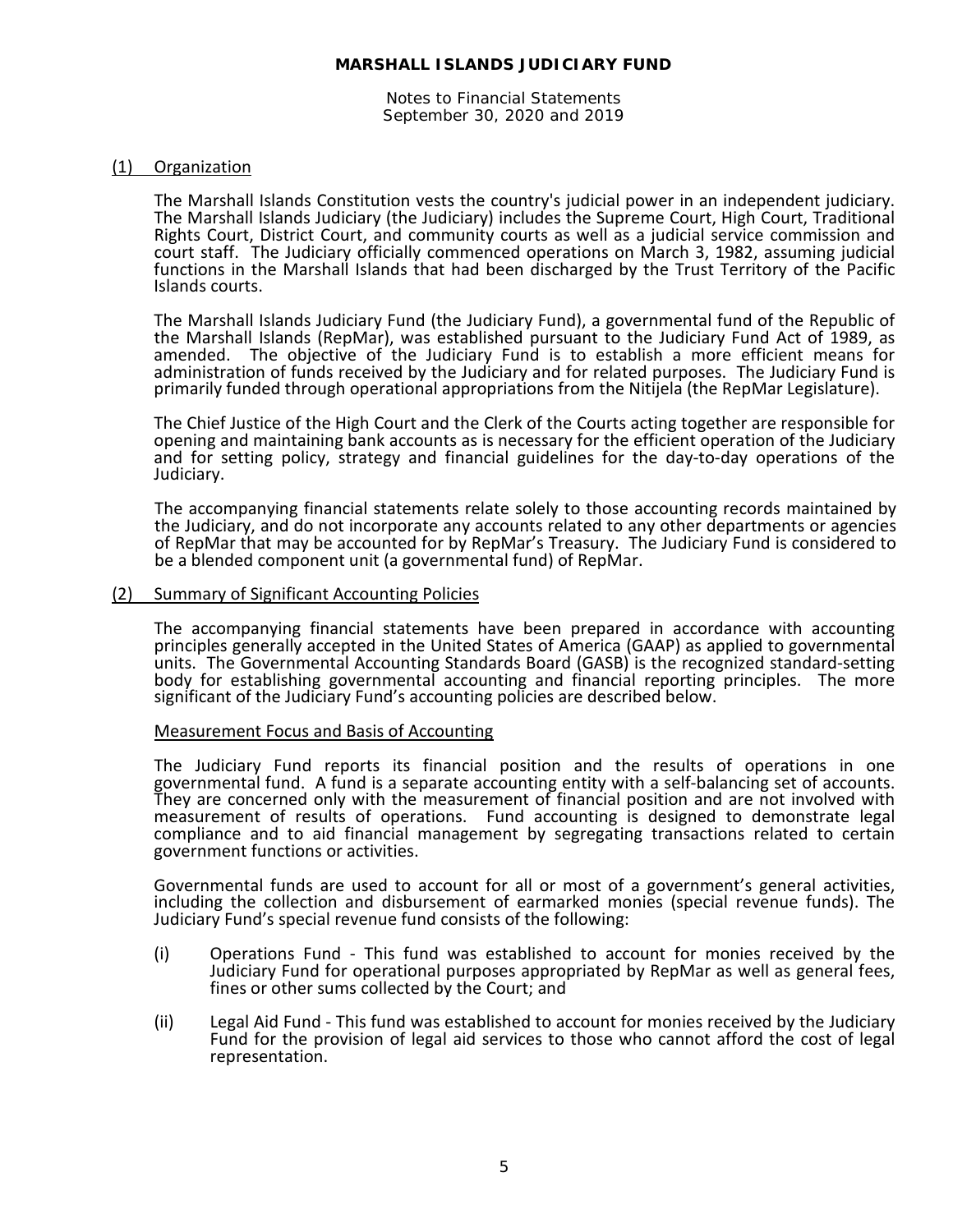Notes to Financial Statements September 30, 2020 and 2019

#### (2) Summary of Significant Accounting Policies, Continued

#### Basis of Presentation

The accounting and financial reporting treatment applied to a fund is determined by its measurement focus. All governmental funds are accounted for using a current financial resources measurement focus. With this measurement focus, only current assets and current liabilities generally are included in the balance sheet. Operating statements of these funds present increases (i.e., revenues and other financing sources) and decreases (i.e., expenditures and other financing uses) in fund balance.

The modified accrual basis of accounting is used by all governmental fund types. Under the modified accrual basis of accounting, revenues are recognized when susceptible to accrual (i.e. when they become both measurable and available). "Measurable" means the amount of the transaction can be determined and "available" means collectible within the current period or soon enough thereafter to be used to pay liabilities of the current period. For this purpose, the Judiciary Fund considers revenues to be available if they are collected within 90 days of the end of the current fiscal period. Expenditures are recorded when the related fund liability is incurred.

#### Budget

An annual appropriated budget has not been formally adopted on a legal basis or a basis consistent with GAAP. Accordingly, a budget to actual presentation is not required or presented.

#### Cash and Time Certificates of Deposit

The deposit and investment policies of the Judiciary Fund are governed by 3 MIRC 7, *Investments of Public Funds*, and 11 MIRC 1, *Financial Management*. Custodial credit risk is the risk that in the event of a bank failure, the Judiciary Fund's deposits may not be returned to it. Such deposits are not covered by depository insurance and are either uncollateralized or collateralized with securities held by the pledging financial institution or held by the pledging financial institution but not in the depositor-government's name. The Judiciary Fund does not have a deposit policy for custodial credit risk.

For purposes of the balance sheets, cash is defined as cash on hand and cash held in demand accounts. Deposits maintained in time certificates of deposit with original maturity dates greater than three months are separately classified. As of September 30, 2020 and 2019, the carrying amount of total cash and time certificates of deposit was \$601,801 and \$530,445, respectively, and the corresponding bank balances were \$607,185 and \$537,983, respectively. Of the bank balance amounts, \$8,186 and \$9,145, respectively, are maintained in a financial institution subject to Federal Deposit Insurance Corporation (FDIC) insurance with the remaining amounts of<br>\$598,999 and \$528,838, respectively, being maintained in a financial institution not subject to depository insurance. As of September 30, 2020 and 2019, bank deposits in the amount of \$8,186 and \$9,145, respectively, were FDIC insured. The Judiciary Fund does not require collateralization of its cash deposits; therefore, deposit levels in excess of FDIC insurance coverage are uncollateralized. Accordingly, these deposits are exposed to custodial credit risk.

#### Compensated Absences

The Judiciary Fund recognizes expenditures for annual leave and sick leave when leave is actually taken. Accordingly, unused annual leave and sick leave are not included as an obligation within the balance sheet unless such leave is expected to be liquidated with expendable available financial resources, at which time expenditures and related fund liabilities would be recognized.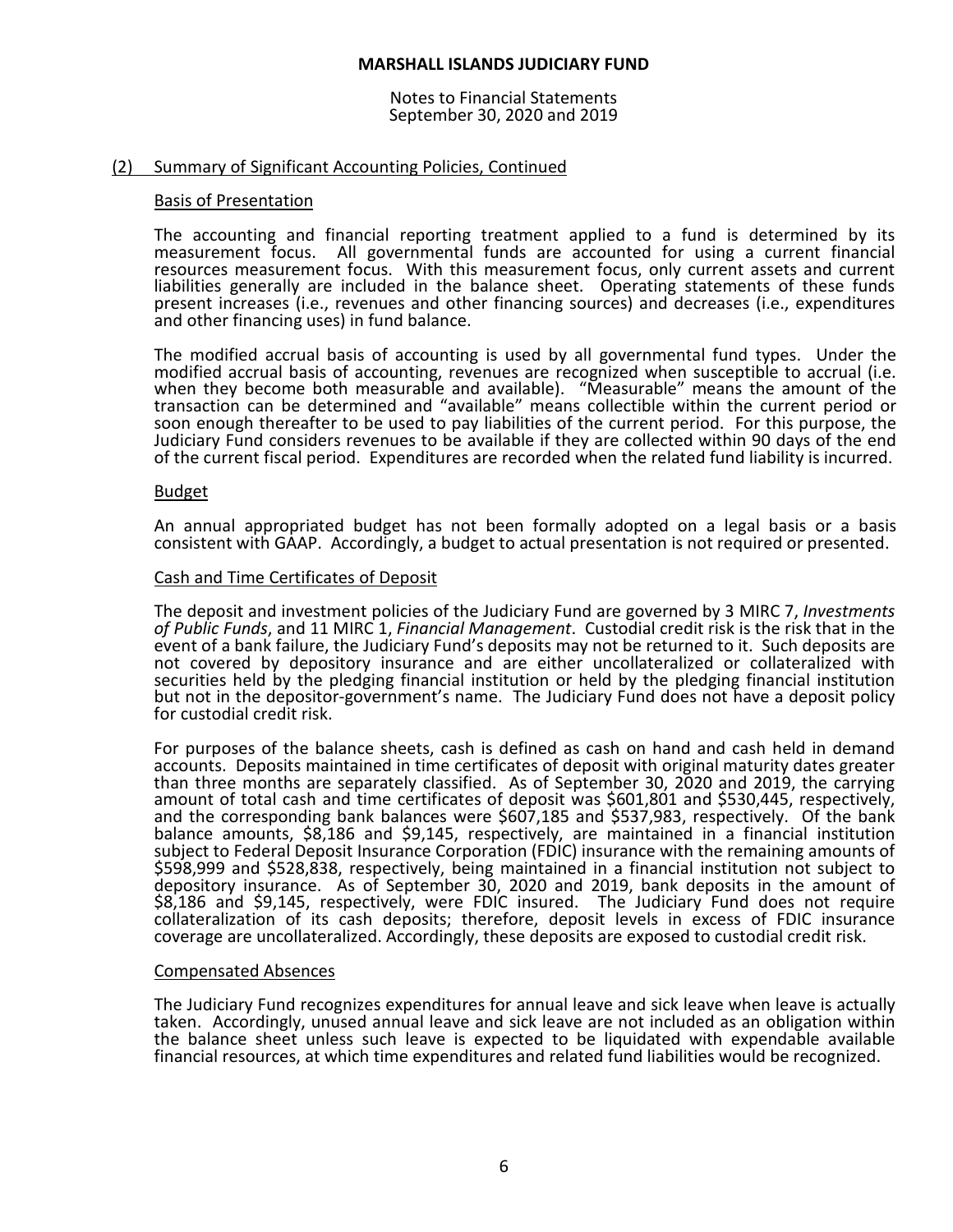Notes to Financial Statements September 30, 2020 and 2019

#### (2) Summary of Significant Accounting Policies, Continued

#### Provision for Legal Assistance

Provision for legal assistance consists of estimates for unbilled services performed by court- appointed attorneys to provide legal aid services. Legal aid has a maximum amount of \$7,500 per case. Where instances permit, legal aid per case may exceed the amount upon approval of the Chief Justice.

#### Unearned Revenue

Unearned revenue represents advance payments received from third parties and are earned as revenue upon performance of services.

#### Fund Balance

Fund balance classifications are based on the extent to which the Judiciary Fund is bound to honor constraints on the specific purposes for which amounts in those funds can be spent and are reported under the following fund balance classifications:

- Non-spendable includes fund balance amounts that cannot be spent either because it is not in spendable form or because of legal or contractual constraints.
- Restricted includes fund balance amounts that are constrained for specific purposes which are externally imposed by providers, such as creditors or amounts constrained due to constitutional provisions or enabling legislation.
- Committed includes fund balance amounts that are constrained for specific purposes that are internally imposed by the government through formal action of the highest level of decision-making authority and does not lapse at year-end.
- Assigned includes fund balance amounts that are intended to be used for specific purposes that are neither considered restricted nor committed.
- Unassigned includes negative fund balances in other governmental funds.

Restricted/committed amounts are spent first when both the restricted and unrestricted fund balance are available unless there are legal documents/contracts that prohibit doing this. In addition, committed, then assigned, and lastly unassigned amounts of the unrestricted fund balance are expended in that order. No external restrictions are imposed with respect to fund balance amounts recorded by the Legal Aid Fund. Instead, fund balance amounts of the Legal Aid Fund are considered committed for designated purposes internally imposed by the Court.

A formal minimum fund balance policy has not been adopted.

#### Taxes

RepMar imposes a gross receipts tax of 3% on revenues. The Judiciary Fund is specifically exempt from this tax.

#### Estimates

The preparation of financial statements in accordance with GAAP requires management to make estimates and assumptions that affect the reported amounts of assets and liabilities and disclosure of contingent assets and liabilities at the date of the financial statements and the reported amounts of revenues and expenses during the reporting period. Actual results could differ from those estimates.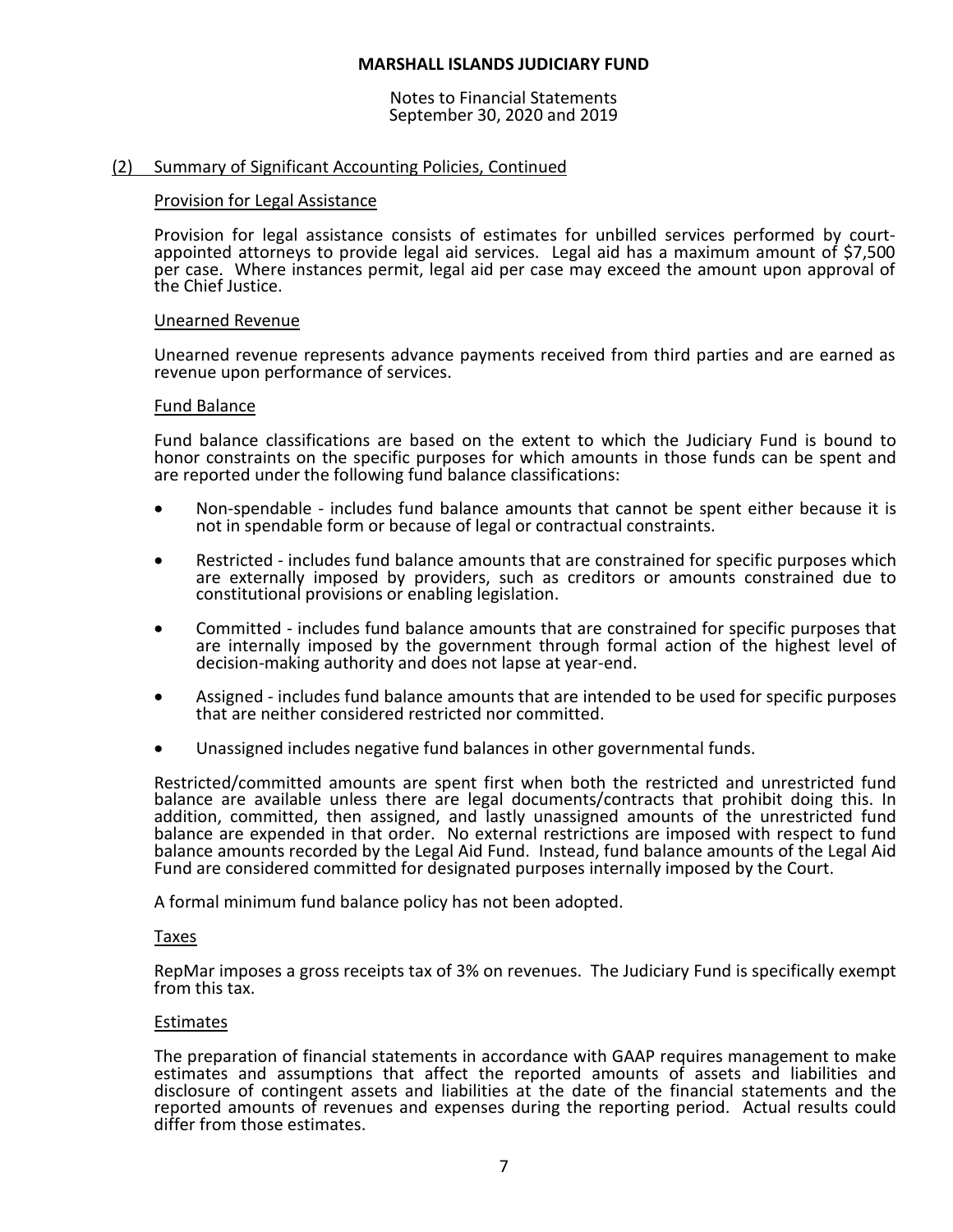Notes to Financial Statements September 30, 2020 and 2019

#### (2) Summary of Significant Accounting Policies, Continued

#### New Accounting Standards

During the year ended September 30, 2020, GASB issued Statement No. 95, *Postponement of the Effective Dates of Certain Authoritative Guidance*, which postpones the effective dates of GASB Statement No. 84, 89, 90, 91, 92 and 93 by one year and GASB Statement No. 87 by 18 months; however, earlier application of the provisions addressed in GASB Statement No. 95 is encouraged and is permitted to the extent specified in each pronouncement as originally issued. In accordance with GASB Statement No. 95, management has elected to postpone implementation of these statements.

In January 2017, GASB issued Statement No. 84*, Fiduciary Activities*. This Statement is to improve guidance regarding the identification of fiduciary activities for accounting and financial reporting purposes and how those activities should be reported. The requirements of this Statement will enhance consistency and comparability by (1) establishing specific criteria for identifying activities that should be reported as fiduciary activities and (2) clarifying whether and how business-type activities should report their fiduciary activities. Management does not believe that this statement, upon implementation, will have a material effect on the financial statements. In accordance with GASB Statement No. 95, GASB Statement No. 84 will be effective for fiscal year ending September 30, 2021.

In June 2017, GASB issued Statement No. 87, *Leases*. The objective of this Statement is to better meet the information needs of financial statement users by improving accounting and financial reporting for leases by governments. This Statement increases the usefulness of governments' financial statements by requiring recognition of certain lease assets and liabilities for leases that previously were classified as operating leases and as inflows of resources or outflows of resources recognized based on the payment provisions of the contract. Management believes that this statement, upon implementation, will have a material effect on the financial statements. In accordance with GASB Statement No. 95, GASB Statement No. 87 will be effective for fiscal year ending September 30, 2022.

In June 2018, GASB issued Statement No. 89, *Accounting for Interest Cost Incurred Before the End of a Construction Period*. The objectives of this Statement are (1) to enhance the relevance and comparability of information about capital assets and the cost of borrowing for a reporting period and (2) to simplify accounting for interest cost incurred before the end of a construction period. Management does not believe that this statement, upon implementation, will have a material effect on the financial statements. In accordance with GASB Statement No. 95, GASB Statement No. 89 will be effective for fiscal year ending September 30, 2022.

In March 2018, GASB issued Statement No. 90, *Majority Equity Interests - An Amendment of GASB Statements No. 14 and 61*. The primary objectives of this Statement are to improve the consistency and comparability of reporting a government's majority equity interest in a legally separate organization and to improve the relevance of financial statement information for certain component units. It defines a majority equity interest and specifies that a majority equity interest in a legally separate organization should be reported as an investment if a government's holding of the equity interest meets the definition of an investment. A majority equity interest that meets the definition of an investment should be measured using the equity method, unless it is held by a special-purpose government engaged only in fiduciary activities, a fiduciary fund, or an endowment (including permanent and term endowments) or permanent fund. Those governments and funds should measure the majority equity interest at fair value. Management does not believe that this statement, upon implementation, will have a material effect on the financial statements. In accordance with GASB Statement No. 95, GASB Statement No. 90 will be effective for fiscal year ending September 30, 2021.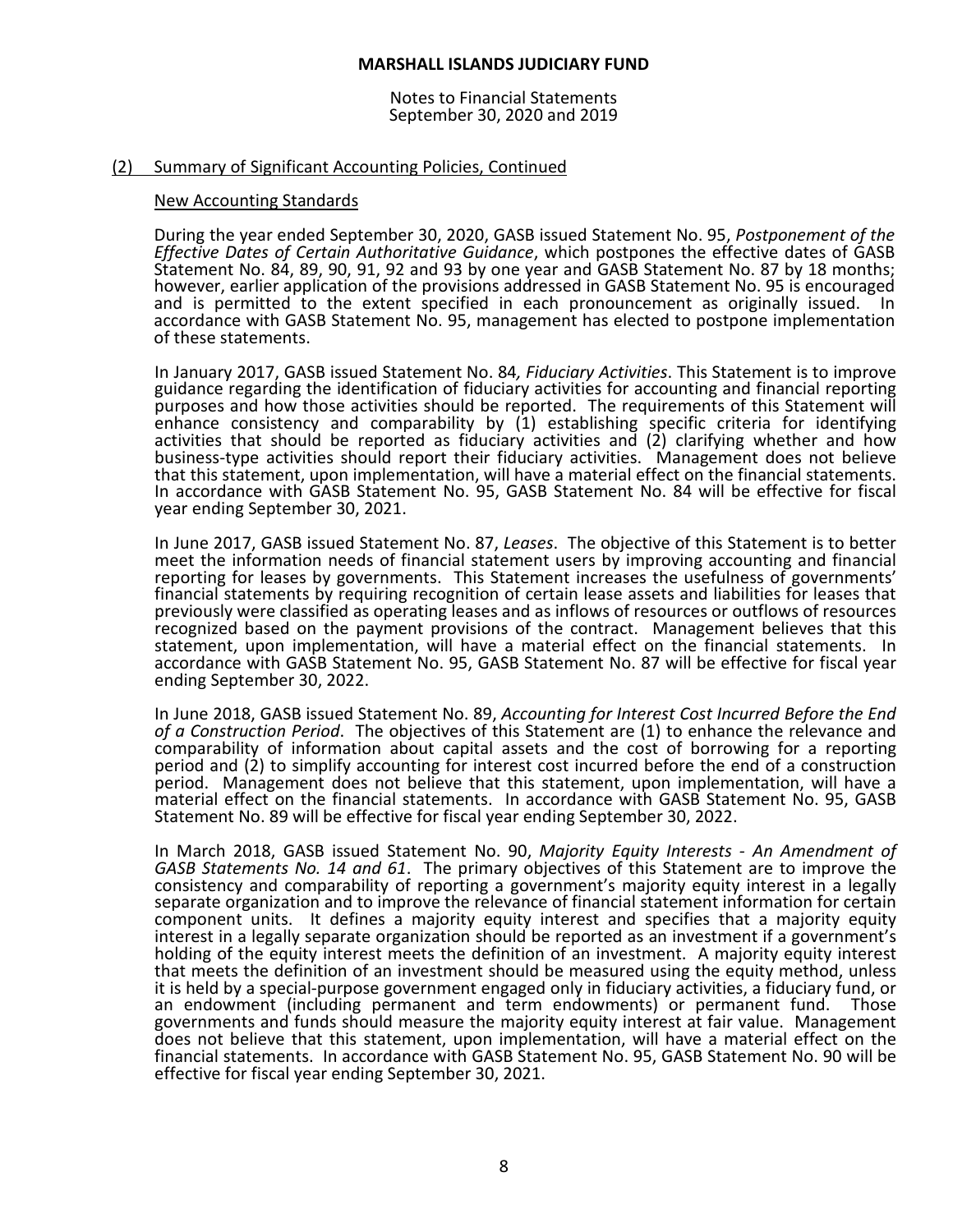Notes to Financial Statements September 30, 2020 and 2019

#### (2) Summary of Significant Accounting Policies, Continued

#### New Accounting Standards, Continued

In May 2019, GASB issued Statement No. 91, *Conduit Debt Obligations*. The primary objectives of this Statement are to provide a single method of reporting conduit debt obligations by issuers and eliminate diversity in practice associated with (1) commitments extended by issuers, (2) arrangements associated with conduit debt obligations, and (3) related note disclosures. This Statement achieves those objectives by clarifying the existing definition of a conduit debt obligation; establishing that a conduit debt obligation is not a liability of the issuer; establishing standards for accounting and financial reporting of additional commitments and voluntary commitments extended by issuers and arrangements associated with conduit debt obligations; and improving required note disclosures. Management does not believe that this statement, upon implementation, will have a material effect on the financial statements. In accordance with GASB Statement No. 95, GASB Statement No. 91 will be effective for fiscal year ending September 30, 2023.

In January 2020, GASB issued statement No. 92, *Omnibus 2020*. The objectives of this Statement are to enhance comparability in accounting and financial reporting and to improve the consistency of authoritative literature by addressing practice issues that have been identified during implementation and application of certain GASB Statements. This Statement addresses a variety of topics and includes specific provisions about the effective date of Statement No. 87, Leases, and Implementation Guide No. 2019-3, Leases, for interim financial reports, the terminology used to refer to derivative instruments and the applicability of certain requirements of Statement No. 84, Fiduciary Activities, to postemployment benefits. The requirements related to the effective date of GASB Statement No. 87 and Implementation Guide 2019-3, reissuance recoveries and terminology used to refer to derivative instruments are effective upon issuance. In accordance with GASB Statement No. 95, the remaining requirements of GASB Statement No. 92 is effective for the fiscal year ending September 30, 2022.

In March 2020, GASB issued Statement No. 93, *Replacement of Interbank Offered Rates*. The primary objective of this statement is to address those and other accounting and financial reporting implications of the replacement of an IBOR. Management does not believe that this statement, upon implementation, will have a material effect on the financial statements. Except for paragraphs 11b, 13, and 14, GASB Statement No. 93 will be effective for fiscal year ending September 30, 2021. The requirement in paragraphs 11b, 13, and 14 are effective for fiscal year September 30, 2022.

In March 2020, GASB issued Statement No. 94, *Public-Private and Public-Public Partnerships and Availability Payment Arrangements*. The primary objective of this statement is to improve financial reporting by addressing issues related to public-private and public-public partnership arrangements. This statement also provides guidance for accounting and financial reporting for availability payment arrangements. Management does not believe that this statement, upon implementation, will have a material effect on the financial statements. GASB Statement No. 94 will be effective for fiscal year ending September 30, 2023.

In May 2020, GASB issued Statement No. 96, *Subscription-Based Information Technology Arrangements*. This Statement provides guidance on the accounting and financial reporting for subscription-based information technology arrangements (SBITAs) for government end users (governments). This Statement (1) defines a SBITA; (2) establishes that a SBITA results in a rightto-use subscription asset - an intangible asset - and a corresponding subscription liability; (3) provides the capitalization criteria for outlays other than subscription payments, including implementation costs of a SBITA; and (4) requires note disclosures regarding a SBITA. Management does not believe that this statement, upon implementation, will have a material effect on the financial statements. GASB Statement No. 96 will be effective for fiscal year ending September 30, 2023.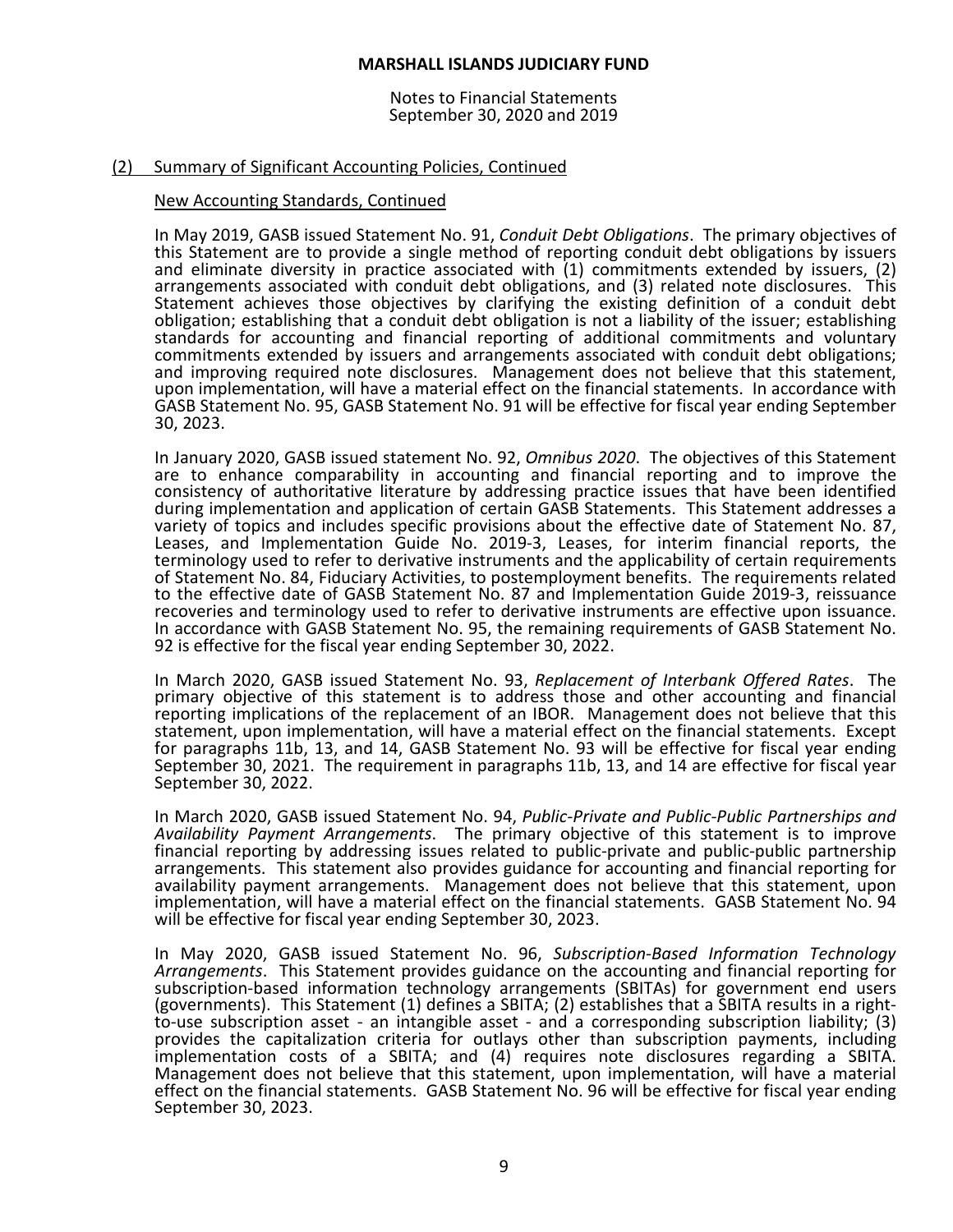Notes to Financial Statements September 30, 2020 and 2019

#### (2) Summary of Significant Accounting Policies, Continued

#### New Accounting Standards, Continued

In June 2020, GASB issued Statement No. 97, *Certain Component Unit Criteria, and Accounting and Financial Reporting for Internal Revenue Code Section 457 Deferred Compensation Plans - an amendment of GASB Statements No. 14 and No. 84, and a supersession of GASB Statement No. 32*. The primary objectives of this Statement are to (1) increase consistency and comparability related to the reporting of fiduciary component units in circumstances in which a potential component unit does not have a governing board and the primary government performs the duties that a governing board typically would perform; (2) mitigate costs associated with the reporting of certain defined contribution pension plans, defined contribution other postemployment benefit (OPEB) plans, and employee benefit plans other than pension plans or OPEB plans (other employee benefit plans) as fiduciary component units in fiduciary fund financial statements; and (3) enhance the relevance, consistency, and comparability of the accounting and financial reporting for Internal Revenue Code (IRC) Section 457 deferred compensation plans (Section 457 plans) that meet the definition of a pension plan and for benefits provided through those plans. GASB Statement No. 97 will be effective for fiscal year ending September 30, 2022.

#### (3) Risk Management

The Judiciary Fund is exposed to various risks of loss related to torts; theft of; errors and omissions; injuries to employees; and natural disasters. The Judiciary Fund has elected to purchase commercial insurance from independent third parties for the risks of loss to which it is exposed.<br>exposed with respect to the use of motor vehicles. For other risks of loss to which it is exposed. the Judiciary Fund has elected not to purchase commercial insurance. Instead, the Judiciary Fund believes it is more economical to manage its risks internally. Claims expenditures and liabilities are reported when it is probable that a loss has occurred and the amount of that loss can be reasonably estimated. These losses include an estimate of claims that have been incurred but not reported. No material losses have resulted from the Judiciary Fund's risk management activities for the past years.

#### (4) Related Party Transactions

The Judiciary Fund is a governmental fund of RepMar and is thus affiliated with all RepMar- owned and affiliated entities. During the years ended September 30, 2020 and 2019, the Judiciary recognized on-behalf payments as contributions from RepMar, totaling \$698,419 and \$694,451, respectively, representing payroll and related expenditures that RepMar paid directly on behalf of the Judiciary.

During the years ended September 30, 2020 and 2019, the operations of the Judiciary were funded by RepMar appropriations of \$1,027,664 and \$1,018,463, respectively, of which \$329,245 and \$324,012, respectively, represent cash payments received by the Judiciary.

#### (5) Contingencies

The Judiciary receives a substantial amount of its revenue from annual RepMar appropriations. A significant reduction in the level of RepMar budgetary support, if this were to occur, may have an effect on the Judiciary's programs and activities. For the year ended September 30, 2021, RepMar appropriated funding to the Judiciary in the amount of \$1,108,149 for the purpose of funding programs and activities of the Judiciary.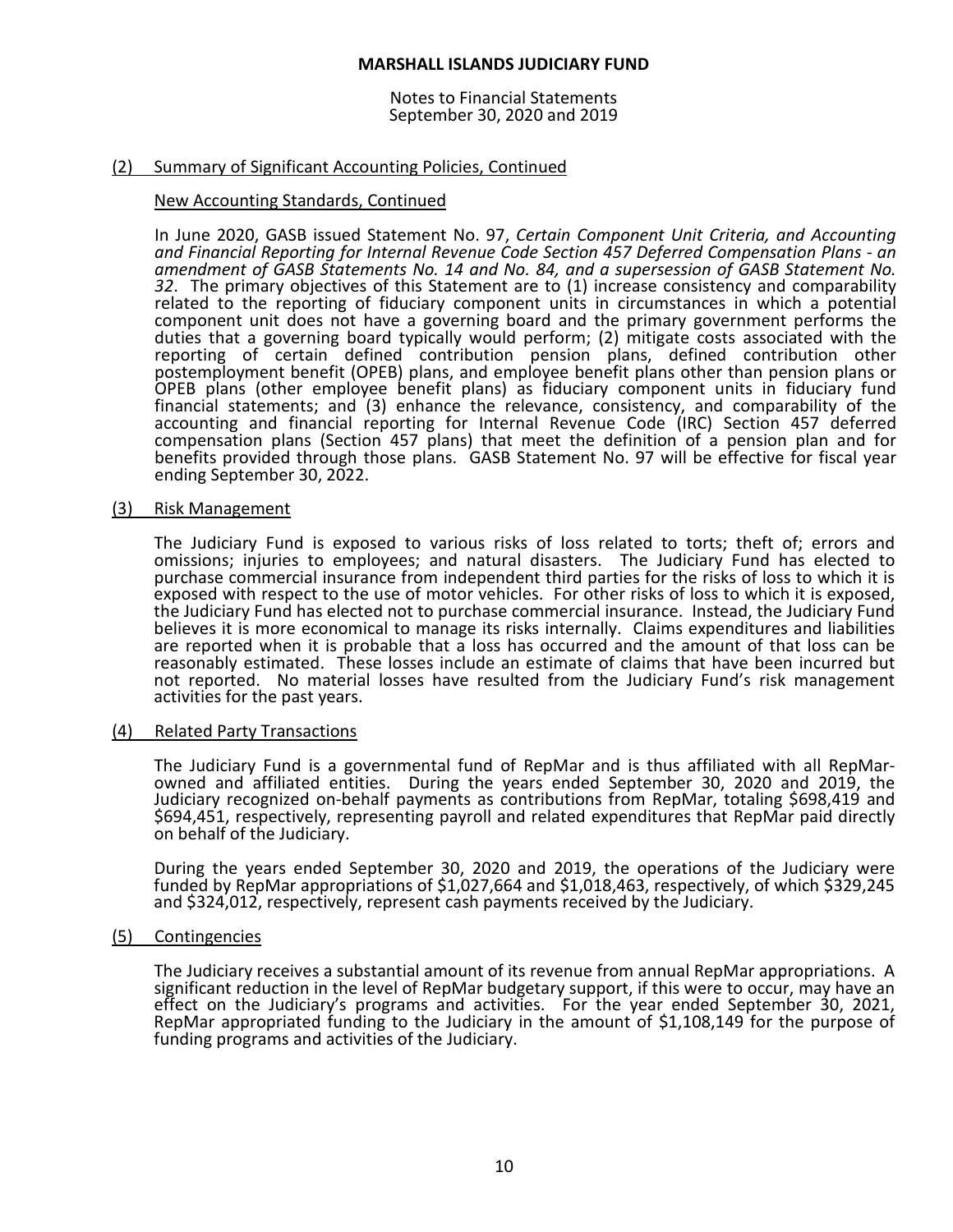Notes to Financial Statements September 30, 2020 and 2019

#### (6) COVID-19 Pandemic

On March 11, 2020, the World Health Organization declared the novel strain of coronavirus (COVID-19) a global pandemic and recommended containment and mitigation measures worldwide. On October 28, 2020, one confirmed case was identified in the Marshall Islands that was subsequently isolated and contained. On November 17, 2020, an additional three cases were identified and which were isolated and contained. As of August 2, 2021, no community transmission has been identified. The Judiciary Fund has determined that should the pandemic reach the Marshall Islands, it may negatively impact the Judiciary Fund's operations and the Judiciary Fund may become dependent upon the financial support of RepMar. However, the effect of the pandemic on RepMar is also uncertain and future available funding to RepMar component units may be limited. Therefore, while the Judiciary fund expects this matter to potentially have a negative impact on its operations, the related financial impact cannot be reasonably estimated at this time.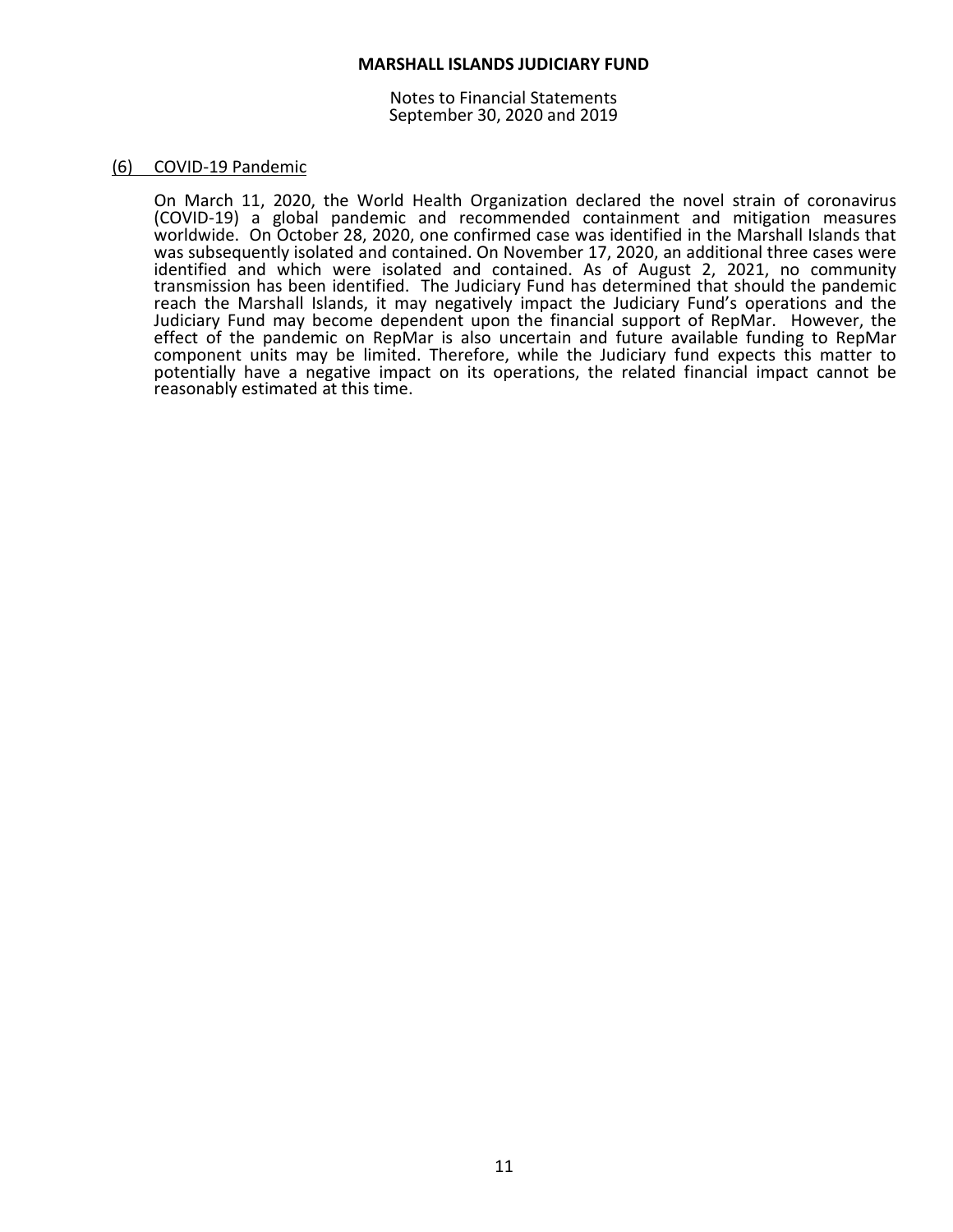# Combining Balance Sheet September 30, 2020

|                                                                                                      |          | Operations                            |            | Legal<br>Aid                  |            | Total                                  |
|------------------------------------------------------------------------------------------------------|----------|---------------------------------------|------------|-------------------------------|------------|----------------------------------------|
| <b>ASSETS</b>                                                                                        |          |                                       |            |                               |            |                                        |
| Cash<br>Time certificates of deposit<br>Accounts receivable                                          | \$<br>\$ | 94,971<br>170,535<br>3,689<br>269,195 | - \$<br>\$ | 109,798<br>226,497<br>336,295 | -\$<br>-\$ | 204,769<br>397,032<br>3,689<br>605,490 |
| LIABILITIES AND FUND BALANCE                                                                         |          |                                       |            |                               |            |                                        |
| Liabilities:<br>Unearned revenue<br>Provision for legal assistance<br>Other liabilities and accruals | \$       | 2,000<br>7,511<br>9,511               | - \$       | 2,235<br>2,235                | \$         | 2,000<br>2,235<br>7,511<br>11,746      |
| Fund balance:<br>Committed                                                                           |          | 259,684                               |            | 334,060                       |            | 593,744                                |
| Total liabilities and fund balance                                                                   | \$       | 269,195                               | \$         | 336,295                       | \$         | 605,490                                |

See accompanying independent auditors' report.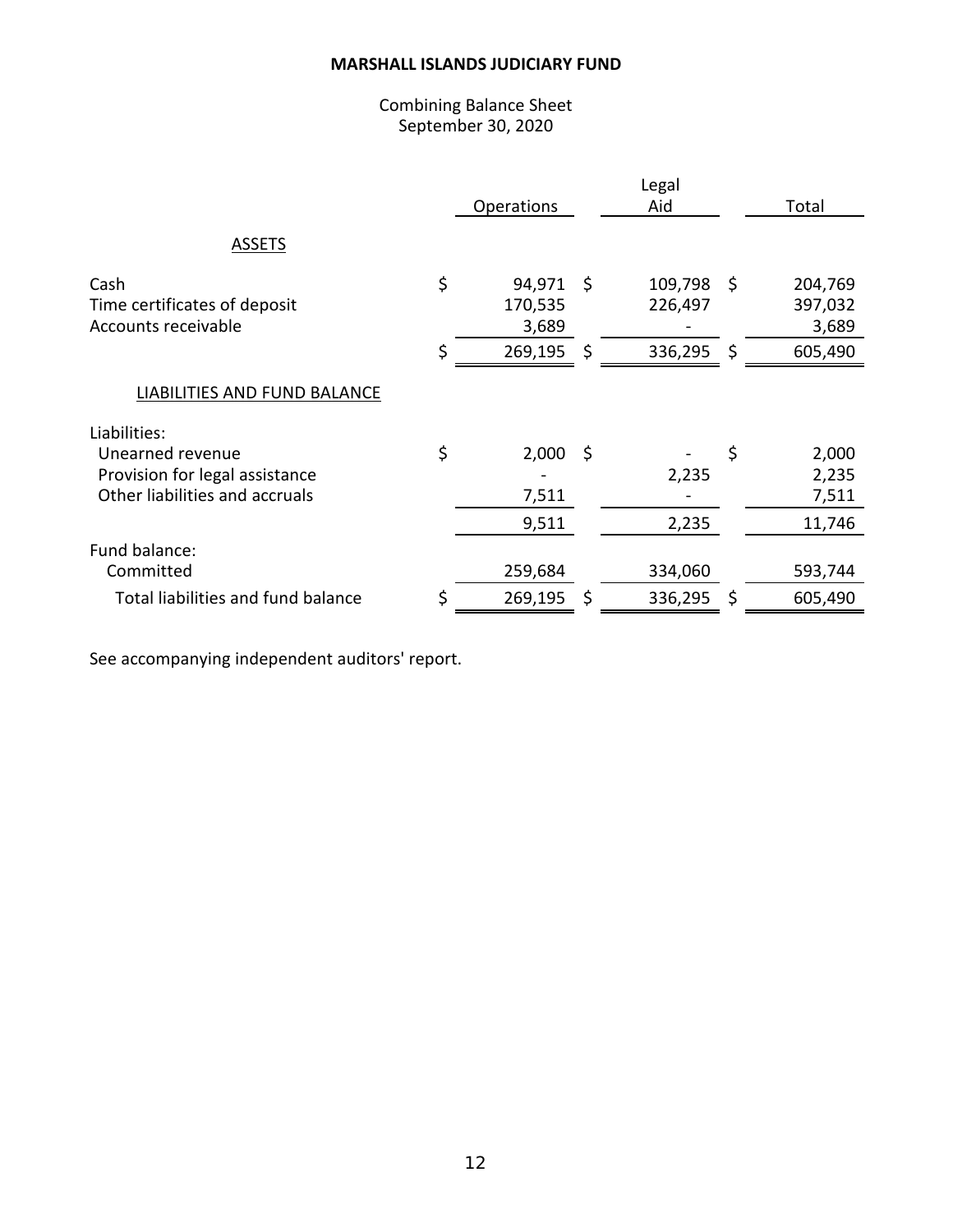# Combining Statement of Revenues, Expenditures, and Changes in Fund Balance Year Ended September 30, 2020

|                                           |                 | Legal         |         |           |
|-------------------------------------------|-----------------|---------------|---------|-----------|
|                                           | Operations      | Aid           |         | Total     |
| Revenues:                                 |                 |               |         |           |
| Nitijela appropriation                    | \$<br>1,006,664 | \$<br>21,000  | $\zeta$ | 1,027,664 |
| Court fines and fees                      | 50,421          | 48,908        |         | 99,329    |
| Interest                                  | 2,474           | 3,148         |         | 5,622     |
| Other                                     | 48,613          |               |         | 48,613    |
| Total revenues                            | 1,108,172       | 73,056        |         | 1,181,228 |
| Expenditures:                             |                 |               |         |           |
| Salaries, wages and benefits              | 698,419         |               |         | 698,419   |
| Capital outlay                            | 73,229          |               |         | 73,229    |
| Leased housing                            | 72,000          |               |         | 72,000    |
| Communications                            | 59,205          |               |         | 59,205    |
| Supplies and materials                    | 57,633          |               |         | 57,633    |
| <b>Utilities</b>                          | 37,347          |               |         | 37,347    |
| Travel                                    | 26,441          |               |         | 26,441    |
| <b>Professional services</b>              | 19,443          |               |         | 19,443    |
| Repairs and maintenance                   | 11,526          |               |         | 11,526    |
| POL                                       | 10,746          |               |         | 10,746    |
| Legal aid services                        |                 | 7,346         |         | 7,346     |
| Insurance                                 | 4,419           |               |         | 4,419     |
| Subscriptions                             | 3,096           |               |         | 3,096     |
| Rentals                                   | 2,167           |               |         | 2,167     |
| Food stuff                                | 745             |               |         | 745       |
| Freight                                   | 173             |               |         | 173       |
| Miscellaneous                             | 950             | 889           |         | 1,839     |
| <b>Total expenditures</b>                 | 1,077,539       | 8,235         |         | 1,085,774 |
| Net change in fund balance                | 30,633          | 64,821        |         | 95,454    |
| Fund balance at the beginning of the year | 229,051         | 269,239       |         | 498,290   |
| Fund balance at the end of the year       | \$<br>259,684   | \$<br>334,060 | \$      | 593,744   |

See accompanying independent auditors' report.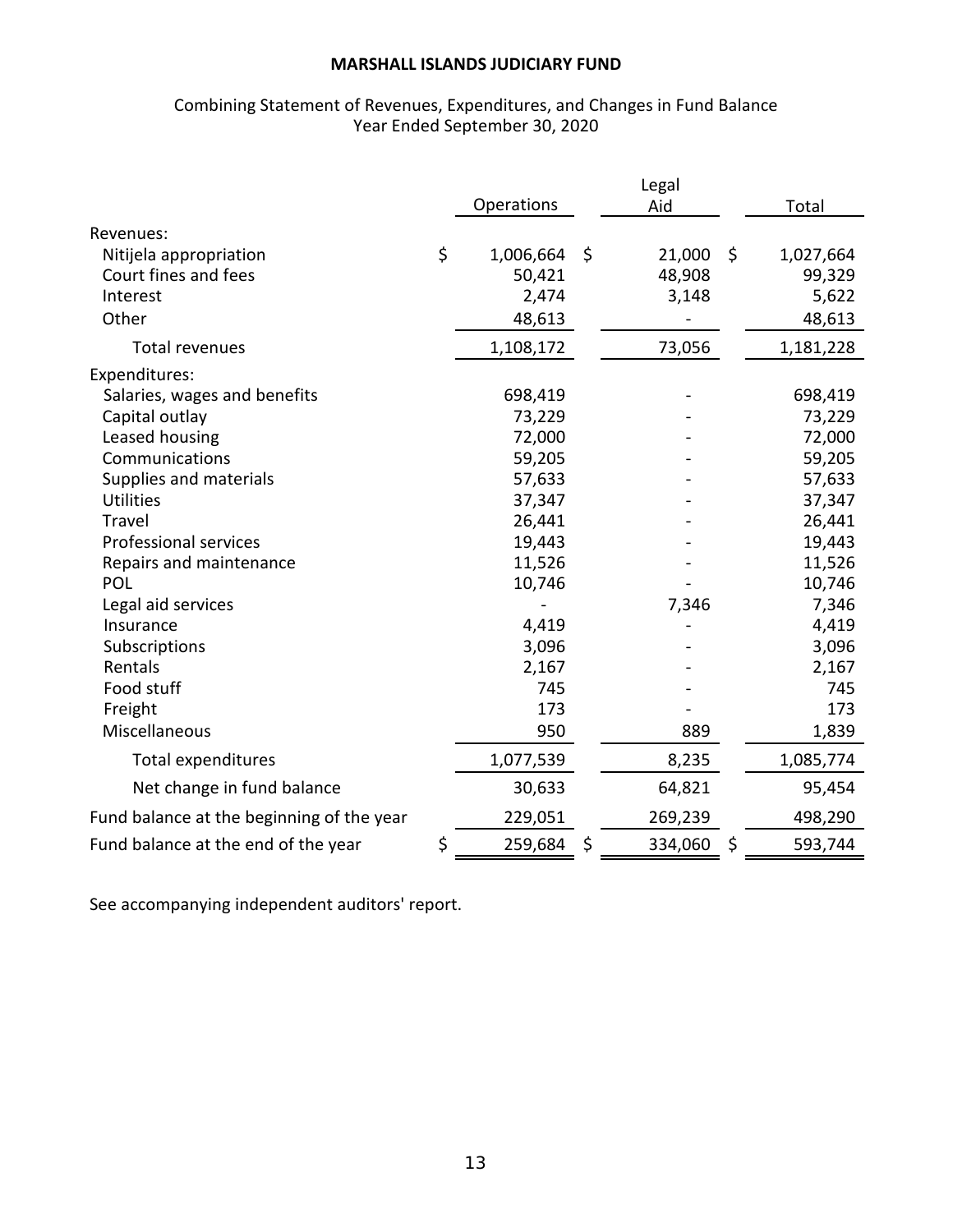# **Deloitte.**

Deloitte & Touche LLP 361 South Marine Corps Drive Tamuning, GU 96913-3973 USA

Tel: +1 (671) 646-3884 Fax: +1 (671) 649-4265

www.deloitte.com

#### **INDEPENDENT AUDITORS' REPORT ON INTERNAL CONTROL OVER FINANCIAL REPORTING AND ON COMPLIANCE AND OTHER MATTERS BASED ON AN AUDIT OF FINANCIAL STATEMENTS PERFORMED IN ACCORDANCE WITH** *GOVERNMENT AUDITING STANDARDS*

Honorable Carl B. Ingram Chief Justice of the High Court Republic of the Marshall Islands:

We have audited, in accordance with auditing standards generally accepted in the United States of America and the standards applicable to financial audits contained in *Government Auditing Standards* issued by the Comptroller General of the United States, the financial statements of the Marshall Islands Judiciary Fund (the Judiciary Fund), which comprise the balance sheet as of September 30, 2020, and the related statement of revenues, expenditures, and changes in fund balance for the year then ended, and the related notes to the financial statements, and have issued our report thereon dated August 2, 2021.

#### **Internal Control Over Financial Reporting**

In planning and performing our audit of the financial statements, we considered the Judiciary Fund's internal control over financial reporting (internal control) as a basis for designing audit procedures that are appropriate in the circumstances for the purpose of expressing our opinion on the financial statements, but not for the purpose of expressing an opinion on the effectiveness of the Judiciary Fund's internal control. Accordingly, we do not express an opinion on the effectiveness of the Judiciary Fund's internal control.

A *deficiency in internal control* exists when the design or operation of a control does not allow management or employees, in the normal course of performing their assigned functions, to prevent, or detect and correct, misstatements on a timely basis. A *material weakness* is a deficiency, or a combination of deficiencies, in internal control, such that there is a reasonable possibility that a material misstatement of the entity's financial statements will not be prevented, or detected and corrected on a timely basis.

Our consideration of internal control was for the limited purpose described in the first paragraph of this section and was not designed to identify all deficiencies in internal control that might be material weaknesses or significant deficiencies. Given these limitations, during our audit we did not identify any deficiencies in internal control that we consider to be material weaknesses. However, material weaknesses may exist that have not been identified.

#### **Compliance and Other Matters**

As part of obtaining reasonable assurance about whether the Judiciary Fund's financial statements are free from material misstatement, we performed tests of its compliance with certain provisions of laws, regulations, contracts, and grant agreements, noncompliance with which could have a direct and material effect on the financial statements. However, providing an opinion on compliance with those provisions was not an objective of our audit, and accordingly, we do not express such an opinion. The results of our tests disclosed no instances of noncompliance or other matters that are required to be reported under *Government Auditing Standards*.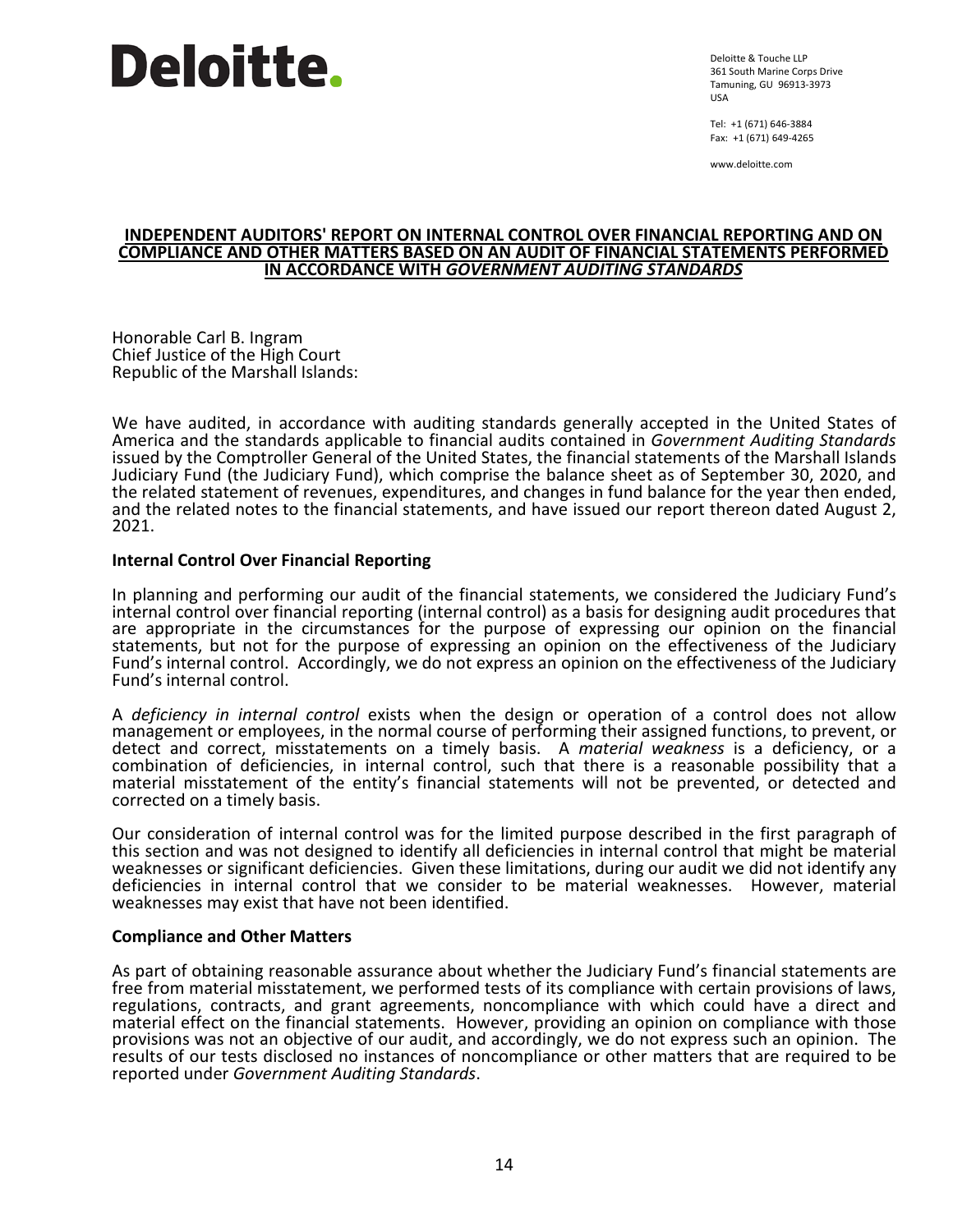

#### **Purpose of this Report**

The purpose of this report is solely to describe the scope of our testing of internal control and compliance and the results of that testing, and not to provide an opinion on the effectiveness of the entity's internal control or on compliance. This report is an integral part of an audit performed in accordance with *Government Auditing Standards* in considering the entity's internal control and compliance. Accordingly, this communication is not suitable for any other purpose.

lette Harlet

August 2, 2021